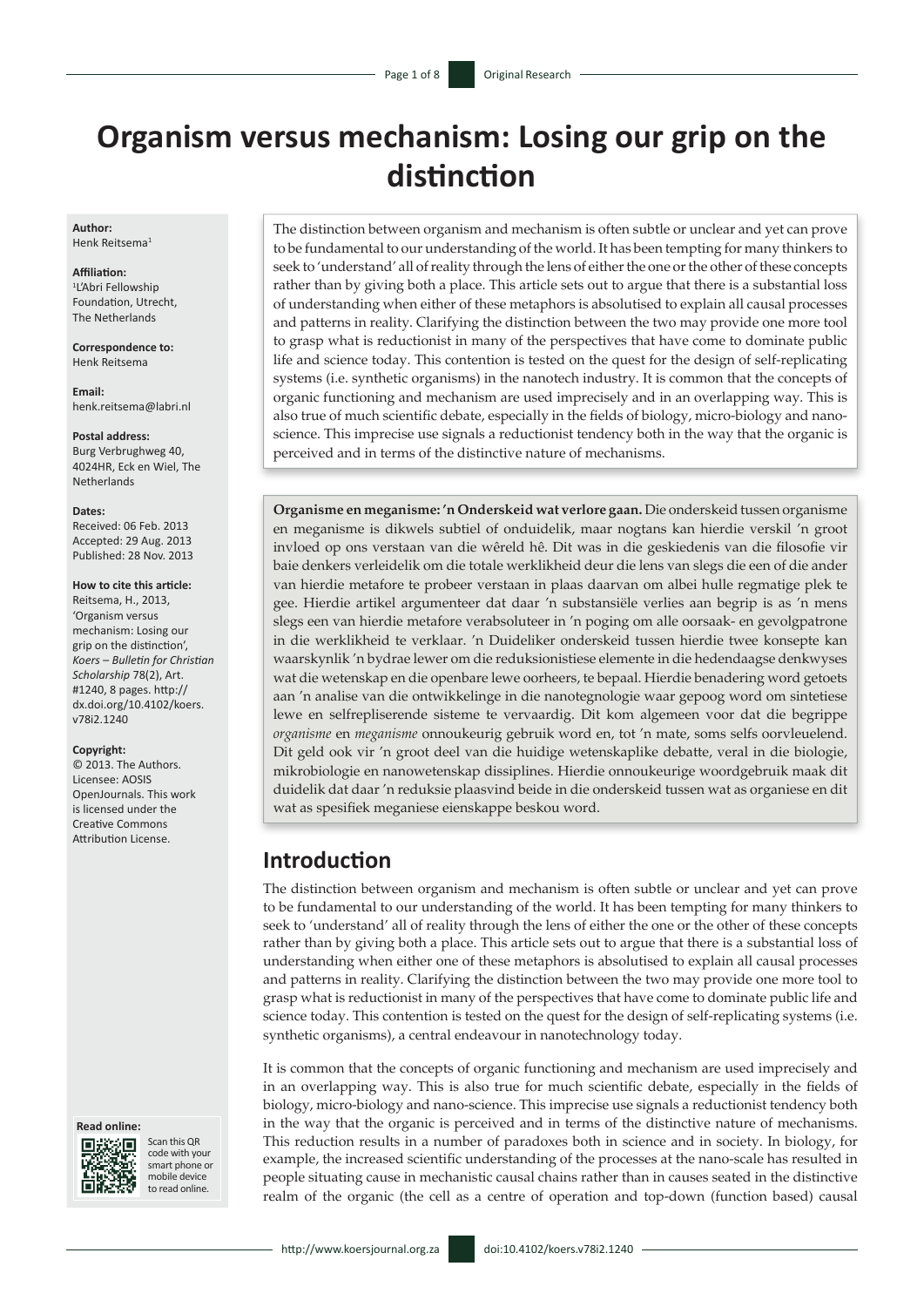processes). At the same time, the more vague vocabulary of emergentism has entered biology as a mechanistic explanatory tool, whilst it provides little or no predictive capacity (Anderson 1972:394),<sup>1</sup> paradoxically introducing an almost magical dimension in our understanding of how a strictly mechanistic process works.

Though the choice has been made in this article to take the developments in nanotechnology and microbiology as a primary test case, the *organism–mechanism* distinction is equally relevant to social contexts. In social organisations, the use of the term 'mechanism' is often applied to things like double bookkeeping to keep people honest and multilayered management.2 These are often used to supplant or replace processes like relationships of trust and sense of honour. Propensities such as these (trust and honour) can reasonably be called organismic in the sense that they are natural, often pre-intentional processes of the human organism which function simultaneously, especially in the realm of interconnectedness at multiple dimensions of scale. Even evolutionary biologists and neuroscientists would argue that altruism and trust have some form of evolutionary origin and therefore are part of the natural organic realm (see Axelrod 2006:130; Dawkins [1976] 1989:11; Trivers 1971:35). The paradox of using such mechanisms to supplant relational processes is that the cost of overheads can increase whereas the goal was to safeguard appropriate use of funds. It would seem that finding a legitimate place for both dynamics would be a better way to go.

### **Mechanismic versus organismic worldview**

The terminology attempting to indicate an overarching worldview that is defined either by the organism metaphor or by the mechanism metaphor is not uniform. Organistic, organismic and organicism (and the commensurate forms of the term 'mechanism') have all been employed to this end (Venter 1997:41–60). Part of the difficulty with this terminology is that the traditional use of the '-ism' ending to connote extreme or universalised perspective, is already part of the core terminology in this case, but is here simply referring to functioning wholes. This renders the terms 'organistic' and 'mechanistic' ambiguous, either referring to organlike or machinelike or to a more worldviewish usage. From here on, I will use the terms 'organismic' and 'mechanismic' to refer to the overarching worldview and the terms 'organistic' and 'mechanistic' to connote an absolutised or one-sided use of either metaphor in the more restricted context of a specific aspect or case of reality.

The tendency to take the biology-based term 'organism' and apply it to inorganic systems, perpetually moving wholes or groups rather than individuals, has a long history. Many ancient worldviews included some form of organismic thinking, as do more recent variants of pantheistic and New Age philosophies. In these philosophies the movement of people and animals (i.e. organisms) is taken as a model and explanation of the movement of all other moving things, for example, the celestial bodies. We are then seen to be living inside a huge living entity that requires harmony in order to function. As Venter (1992:189–224) has emphasised, these pictures of how things work provide more than just explanations of the movement of celestial bodies; they also imply evaluations of things in the universe. If this system of heavenly bodies is an eternal living entity that has a direct influence on my life, they must somehow be omnipotent or divine. So we have to live in a way that pleases these powerful influences. When applied to group wholes, this view quickly breeds an absolutist view of the dynamics of the group, whatever scale size one is focusing on. An example can be found in the organismic social perspective of the likes of Mussolini (1938:18). Venter (1992:189–200) argues that the resurfacing tendency in the 20th century to have an organismic perspective (as in the New Age movement), has its roots in the new physics that has paradoxically opened the way to ancient pantheistic mysticism.

The inherent category confusion in organismic thinking which declares that all is organism, ends up reducing reality in a number of ways. For one it does not sufficiently allow for causal relationships at other levels of explanation. Dooyeweerd's (2002:94, 241) suite of aspects of reality and his analysis of act structures would be a relevant reminder in this regard, situating laws of cause and effect in many layers from the numeric, spatial and kinematic up through the higher levels of behaviour caused by social processes etc. It also leads to a loss of both truly external (to the cosmos) influences and to a loss of situated or intention based causes inside the whole.

When machines working on wind-, water- and fire-based steam energy started to become more complex and seemingly self-perpetuated, a new model was found with which to represent the universe, and so the mechanismic worldview was born. If reality is a big machine, then the planets are not all defining or supreme and we can, once we understand their mechanics, employ their forces and perhaps even control them. More importantly, the machine-based perception of ourselves implies a similar potential for control, once the mechanics are understood, but lacks precisely a space for an acting self. This ends up undressing our existence, so that there is no space for an acting self and the real solutions are chemical and not intentional.

It is with the body–mind dualism of the enlightenment philosopher René Descartes that the machine metaphor could start to be applied as a key to understanding things that had formerly been defined by their being an organism or having an organism-like dynamic. This line of understanding was strengthened by Thomas Hobbes's description of humans and society as a machine (Hobbes 1962:19, 55) and

<sup>1.&#</sup>x27;The ability to reduce everything to simple fundamental laws does not imply the ability to start from those laws and reconstruct the universe. In fact, the more the elementary particle physicists tell us about the nature of the fundamental laws, the less relevance they seem to have to the very real pr

<sup>2.</sup> It is a fact that these *mechanisms* are a product of intention and therefore limited to the number of causal layers and interactions that we can neurally realise at any given moment, which distinguishes them from the k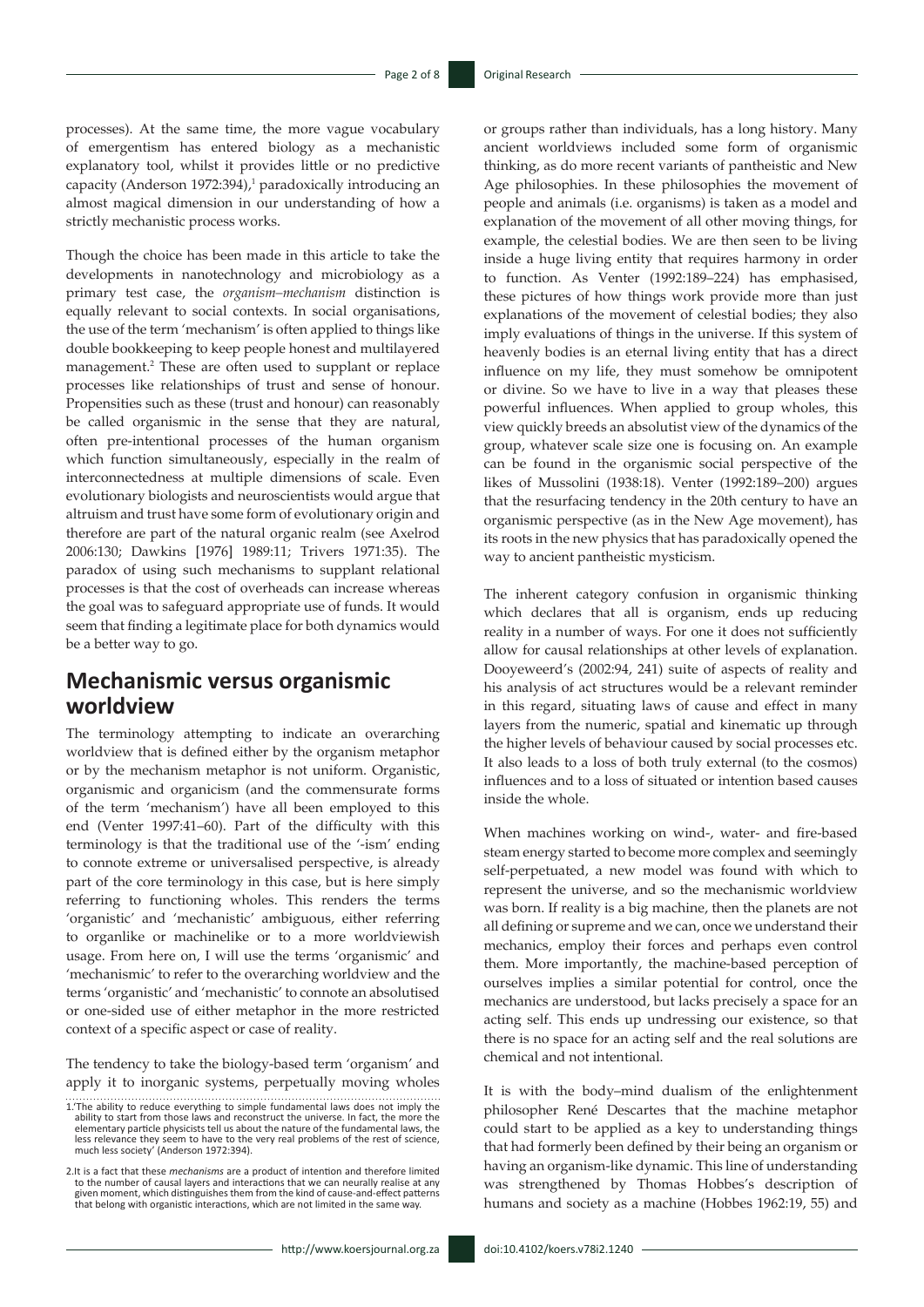has subsequently been applied in the industrial revolution when people were organised in a machine-like fashion to enhance the tempo of production. This spurned a variety of mechanismic models of understanding economic processes and all other social interactions. Darwin was strongly influenced by this mechanismic tradition in economics. He especially linked the conflict or competition motive with discourse from the advances in technology as well as from the cultural practices of selection (farmers and pigeon breeders). All these elements contributed to the central concept of his theory: the metaphor of 'naturalselection' (Venter 1996:209).

### **How the machine metaphor came to be dominant even in biology**

Descartes had taken the position that we need to incorporate a method of extreme scepticism to achieve certainty. Mathematics was the only science that was seen as successful in conquering scepticism (Strauss 1953:171). It was the kind of fundamental knowledge that would give humans power. What was happening here was that a fundamental shift was taking place in the natural law (right) idea as it had been understood in its development from Plato and Aristotle through the Middle Ages. This natural law idea was also influenced by Galileo in his formulation of the law of inertia, where movement was viewed as the natural state of things (Strauss 1953:10). Hobbes, who took over Descartes's conviction that fundamental scepticism was necessary, extended this idea to humans and society: 'for seeing life is but a motion of limbs … for what is the heart but a spring; and the nerves, but so many strings, and the joints, but so many wheels, giving motion to the whole' (Hobbes 1962:19, 55). This is a clear attempt at trying to understand the organic in mechanistic terms. Because of the basic attitude of scepticism, knowledge was not seen as concerned with ends (no teleology) any more. This loss of appreciation of goal- or purpose-based functioning resulted in a diminished interest in the goals that biological functions are driven by and therefore a preference for the mechanistic view arose (Strauss 1953:171). For modernity, natural law had become the sealedoff totality of nature, unchanging. This is in sharp contrast with natural law as Aquinas (1948) had still perceived it:

To the natural law pertains everything to which a man is inclined according to his nature. Now different men are inclined to different things; ... Therefore there is not one natural law. (q. 94 a. 4)

Aquinas certainly considered many things universal amongst humanity and therefore saw natural law as a fine basis for many conclusions as to what is true, though he did not see it as an impersonal structure, but as that which joined particular instances of justice to the Divine. The shift away from this conviction that was started with Descartes led to a scientific approach that presupposed that all laws describing the natural order could be distilled into mathematical formulas, building from the laws of interaction for the smallest parts upwards.

The result is a reduction to the model of mechanism or machine for all interactions of matter, not allowing for new constituents to enter at the organic level – or any other level, for that matter. This also does not allow for a causality that is situated in these higher layers. This mechanistic restriction has led to false expectations and a sterile approach within those disciplines that are defining the landscape for much of the research and engineering which is currently taking place also at the nanoscale. The nanoscale is where biology and physics meet and so this development has led to a mechanisation of the understanding of cause-and-effect relationships even in biology – the discipline that should have been the science of organic functioning *par excellence*.

# **The difference between biological 'structures' and human creations**

One of the people who have spent time pondering the differences between things made by humans and that which we find in the organic realm as biology observes it is Robert Rosen. Rosen concludes the first chapter of his book *Life itself* with the remark: 'So it happens that the wonderful edifice of physical science, so articulate elsewhere, stands today utterly mute on the fundamental question: What is life?' (Rosen 1991:12). What he subsequently argues in his book is that: 'the muteness of physics [*with regard to the question: what is life*?] arises from its fundamental inapplicability to biology' (Rosen 1991:13). In his analysis, this inapplicability to biology has everything to do with the tendency of physics to restrict itself to mechanism, computability and that which is simulable. He formulates himself as follows:

As we have seen, a contemporary physicist will feel very much at home in the world of mechanisms. We have quite deliberately created this world without making any physical hypotheses, beyond our requiring the simulability of every model. We have thus put ourselves in a position to do a great deal of physics, without having had to know any physics. That fact alone should indicate just how special the concept of mechanism really is. It is my contention that contemporary physics has actually locked itself into this world; this has of course enabled it to say much about the (very special) systems in that world, and nothing at all about what is outside. Indeed, the claim that there is nothing outside (i.e., that every natural system is a mechanism) is the sole support of contemporary physics' claim to universality. (Rosen 1991:212–213)

What Rosen articulates here is that the trend to simulate organic function with computational models indicates an underlying assumption that organism is nothing more than complex mechanism.

# **We are organisms but we make mechanisms**

The products of human design would seem to be more mechanical than organic. This comes because abstraction and reduction are tools that we use to grasp or conceptualise things in the concrete world<sup>3</sup> (Glas  $2002:149$ ). Though we are organisms for whom it is true that in some way everything is connected to everything (organism, species, population, environment, biosphere, etc.), the complexity 3.The term 'abstraction' refers to the cognitive process of isolating and scrutinising a particular aspect (or aspects) of an object under investigation.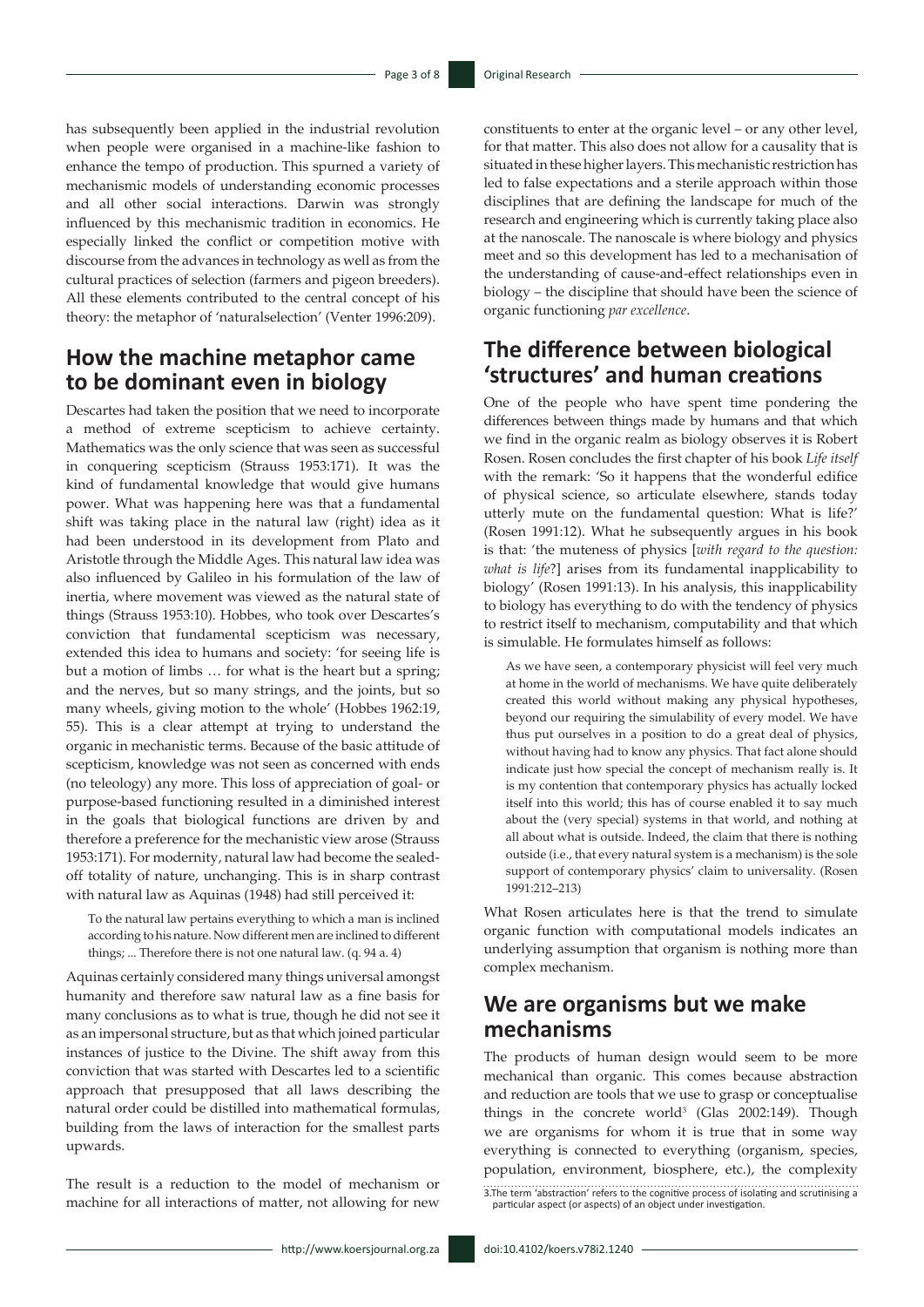of this interconnectedness is too great for us to exhaustively map in our minds. So, though our functioning at the level of naive experience is wonderfully integrated, our attempts to design and make things are more detached from this layered integration, because we employ abstraction and reduction. By definition, therefore, what we make tends in the direction of the more limited machine-like dynamics of limited cause-and-effect patterns. Machines are typically not fully integrated with their environment, therefore they disturb rather than partake in the balance*<sup>4</sup>* of things in the organic realm.

This dimension of human design holds true except for in those contexts where the regulating interaction of organisms is steering that process of design, such as in the structure of human organisations. Even here, though, it could be argued that we tend to err in the direction of mechanistic resolutions to organic problems.*<sup>5</sup>* This is still true of the managementdriven models of organisation of our day, including those that believe in employing what are considered to be the emergent properties in such systems. Given the mechanistic restrictions of physics and human engineering, if there are material systems that are not mechanisms, all that contemporary physics can do is to tell us what properties they cannot have. And as Rosen (1991) puts it:

what must be absent seems devastating. For instance, such a system cannot have a state set, built up synthetically from the states of minimal models and fixed once and for all. If there is no state set, there is certainly no recursion, and hence, no dynamics in the ordinary sense of the term. There is accordingly no largest model of such a system. And the categories of causation in it cannot be segregated into discrete, fixed parts, because fractionability itself fails. (p. 242)

This last remark about the absence of fractionability (or the lack of accumulation of discrete packages in design) is really a core issue in the difference between human engineering and the design embodied in organic life.

What it means is that the degree of complexity of biological design is typically far greater than a product of human engineering with the same number of parts because of the more integrated nature of that design, that is, there are more established relationships and connections over more scales of size without partition into separable packages (everything is more authentically connected with everything else<sup>6</sup>). Complexity is not the only characteristic of life, though; it is not even its defining characteristic. Rosen would say

'complexity<sup>7</sup> is not life itself though it is the habitat of life' (Rosen 1991:280). More is needed to distinguish what is alive from what is complex; given the complexity of dead organisms this should be clear. Biology, amongst other things, is *relational* in the sense that the organisation is prioritised over the physics:8

Organization in its turn inherently involves functions and their interrelations; the abandonment of fractionability, however, means there is no 1 to 1 relationship between such relational, functional organizations and the structures which realize them. These are the basic differences between organisms and mechanisms or machines. (Rosen 1991:280)

Rosen arguably epitomises the reductionist approach to life, as: 'throw away the organization and keep the underlying matter' (Rosen 1991:126, 127). The relational alternative to this, he would say, is the exact opposite, namely: 'when studying an organized material system, throw away the matter and keep the underlying organization.'

The concepts 'organism' and 'organisation' are not only linked by chance similarity of letters. Their etymological linkage gives witness to an age-old insight that the two belong together. 'Organisation' in our context means purpose-directed structure (having teleology) or functionally specific structuring. Organisms are characterised, amongst other things, by the fact that their parts are organised in a functionally specific way. Not only is this organisation visible when one looks for it but the functional or relational aspect seems to be primary, that is, biological systems frequently achieve the same goal by different means, whether it be the realising of pain, being in a certain state of mind or conquering a bacterial or viral intrusion. The embodied organisation would seem to be the organisation of functions which are then realised in material organisation – the direction of causation being both top-down and bottomup, rather than simply bottom-up. What is happening is that the top-down (function-oriented) causal processes are employing the bottom-up physico-chemical processes to achieve their goal. The immunological response would be a case in point: it displays a lot of redundancy characterised not by a similarity of mechanism but by a similarity of goal or function. The essence of biological design seems to be found in the relationships of a vast variety of functionalities. These functionalities are frequently realisable by various physical means. Whilst chaos may be a form of structure, even having its own kind of regularity and computability, it is not organisation for lack of this goal-oriented dimension (see Figure 1).

What Rosen contends is that biological organisms – in contrast to mechanisms<sup>9</sup> and machines – contain almost everything

8.Rashevsky (1960) elaborates on this understanding of biology.

9.Chu and Ho (2006:117–134) attempted a rebuttal of Rosen's argument but misrepresented his definition of 'mechanism', which makes their attempt unsuccessful.

<sup>4.&#</sup>x27;If all insects on earth disappeared, within 50 years all life on Earth would end. If all human beings disappeared from the Earth, within 50 years all forms of life would flourish' (Salk 1983). The implication here is that humans are less in balance with their environment than other organisms because they can employ instrumental reason to design and shape things (mechanisms) that are less well integrated with their environment.

<sup>5.</sup>Hobbes is of the opinion that the state is an artificial construction (not an organism). It depends on agreement, contract, institution and other manifestations of human decision: 'Man, he held, was a natural machine as distinct from Leviathan, which was an artificial one' (Peters, cited in Hobbes 1962:13).

<sup>6.</sup>The diversity expressed at the micro level is a reflection of and interrelated with the diversity at the macro level, that is, the one is intrinsically dependent on the other. The elliptical course of the Earth around the sun linked to the solar system's positioning in the rest of the cosmos, and the off-centre angle of the Earth's rotation around its own axis together with the elliptical course provides for the seasons, the varying gravitational pull provided by the moon and the other planets et cetera. This kind of interrelation is also found between the big parts of an individual organism (the organs) and the structures at the micro/nano-level.

<sup>7.</sup>Rosen (1998:292) chooses to try to redefine complexity in such a way that it is reserved for those systems which are not susceptible to fractionability or other reductionistic mathematical tools (systems having at least one non-simulable model). He writes: 'This is essentially what I have called compl exhausted within a given set of (subjective) limitations.'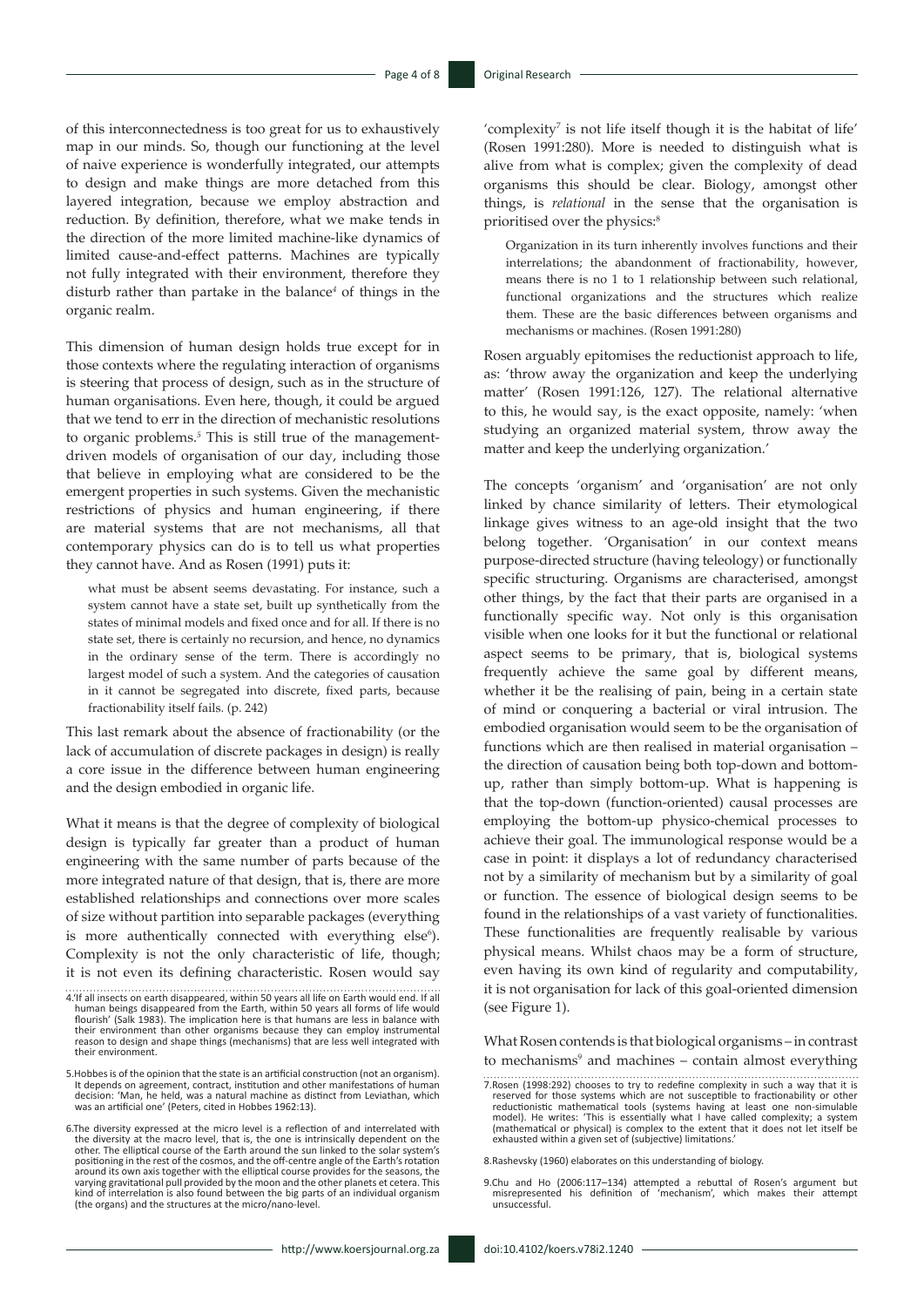

*Source:* Adapted from: Louie, A.H., 2005, 'Any material realization of the (M,R)-systems must have non-computable models', *Journal of Integrative Neuroscience* 4(4), 423–436. [http://](http://dx.doi.org/10.1142/S0219635205000926) [dx.doi.org/10.1142/S0219635205000926](http://dx.doi.org/10.1142/S0219635205000926), PMid:16385638

**FIGURE 1:** Every function is entailed by another internal function.

about their functional organisation within themselves (Rosen 1991:244). This is in line with Heusinkveld and Jochemsen's (2006:5) assertion that cells have an *inwardness*. As a result, biological organisms *can* answer 'why?' questions about components of their functional organisation in terms of efficient cause from *within* this organisation (Gwinn 2007a:1). Rosen coined the phrase 'closed to efficient causation' (Rosen 1991:244) to express this feature of organisms which have an internal loop of causation that closes out external domino effects in the mechanistic sense. What this means is that there is top-down causation within an organism which provides the reason for why some of the bottom-up chemical processes fulfil the function that they do. This is a concept that has tremendous implications for biology, physics and science in general. It means that to describe the processes inside organisms, one has to have models (such as the metabolismrepair system model (see Figure 1) (Louie 2005:423–436), which include impredictive loops of causation. These are therefore models that are non-computable, that is, they cannot be turned into algorithms for computational processing.

This flies in the face of the widely held conviction that Turing machines (computation-based machines that define the limits of mechanical computation) are the ticket to developing computation-based models of life and that all complexity in the natural order is fractionable. The challenge for physics is therefore to create a formalism that is outside the realm of simulable recursive functions and therefore is not state-based, and is not fully computable, in the Turing sense. As Gwinn (2007b:2) points out, there sometimes exists a degree of confusion concerning what a Turing machine is or is not capable of computing. This uncertainty stems from the use of phrases such as 'more powerful' when referring to certain kinds of computing device, which seem to imply a larger scope of computability but in reality refer only to speed or efficiency of computation. Also, devices such as Cray computers, cellular automata, neural nets and quantum computers are unable to compute anything that is outside the (theoretical) scope of a Turing machine. Even adding 'stochastic' devices, multiple read or write heads, and so forth, to a Turing machine does not allow the enhanced machine to compute anything beyond what was already considered computable (Gwinn 2007b:2). Turing computability covers

only the realm of purely rote or algorithmic processes. Such processes are completely syntactic, since they are restricted to symbol manipulation. In the realm of mathematical systems, such systems that do not include semantic elements and are entirely describable by rote processes are labelled *formalisable*. It is this feature of formalisability that makes state-based modelling possible. State-based descriptions are what all of physics rests on (including quantum mechanics), yet they are unable to describe systems that possess such impredictive loops of causation (Louie 2006:2). Gwinn (2007b) summarises Rosen's conclusion as follows:

The result is that the limits of description imposed by the approaches of computational modelling and by state-based physics are entirely artefactual (non-living), and do not represent fundamental limits of the material world. With regard to biology, those approaches are incapable of answering fundamental questions about organisms, such as 'what is life?', because they are unable to represent the relevant features of the material systems we call "organisms" within their formalisms. (p. 2)

It is fair to note that Rosen's conclusion is *not* that artificial life is impossible. It is, rather, that life is *not computable*: however one models life, whether natural or artificial, one cannot succeed by computation alone, would be his position. Ultimately he is saying that life is not definable by an algorithm, no matter how complex the algorithm is (Louie 2005:3). This is a conclusion that in fact has some practical verification from computer science. Attempts to implement a hierarchical closed loop led to deadlock, which is expressly forbidden in systems programming (Silberschatz & Galvin 1998).

# **Synthesised life?**

The most full-blown attempts to synthesise life and reduce organic process to the computable can be found in the recent work of the Craig Venter Institute and the Biophysics and Bioengineering departments of Stanford University. An article entitled: 'A Whole-cell computational model predicts phenotype from genotype' (Karr *et al*. 2012:389–401) clearly exudes the conviction that life can be fully simulated with computer models.

The article starts with the observation that: '[*u*]nderstanding how complex phenotypes arise from individual molecules and their interactions is a primary challenge in biology that computational approaches are poised to tackle' (Karr *et al*. 2012:389). Two broadly heralded assumptions are evident in this starting point. The first is that ultimately the computational reduction of organic life is possible, even if there is still a lot of refining to do. The second is that the phenotype (the working whole) is somehow produced by its molecular parts, rather than that the integrated whole steers its reproduction as a kind of control centre. Not only is the control situated in the parts rather than the whole, but there is a further reduction specifically to the genome (DNA molecule) as the steering or controlling entity, even though the computational model at hand has included a lot of effort to model the perceived products of genome function. One sees this reduction of life to the genome in the following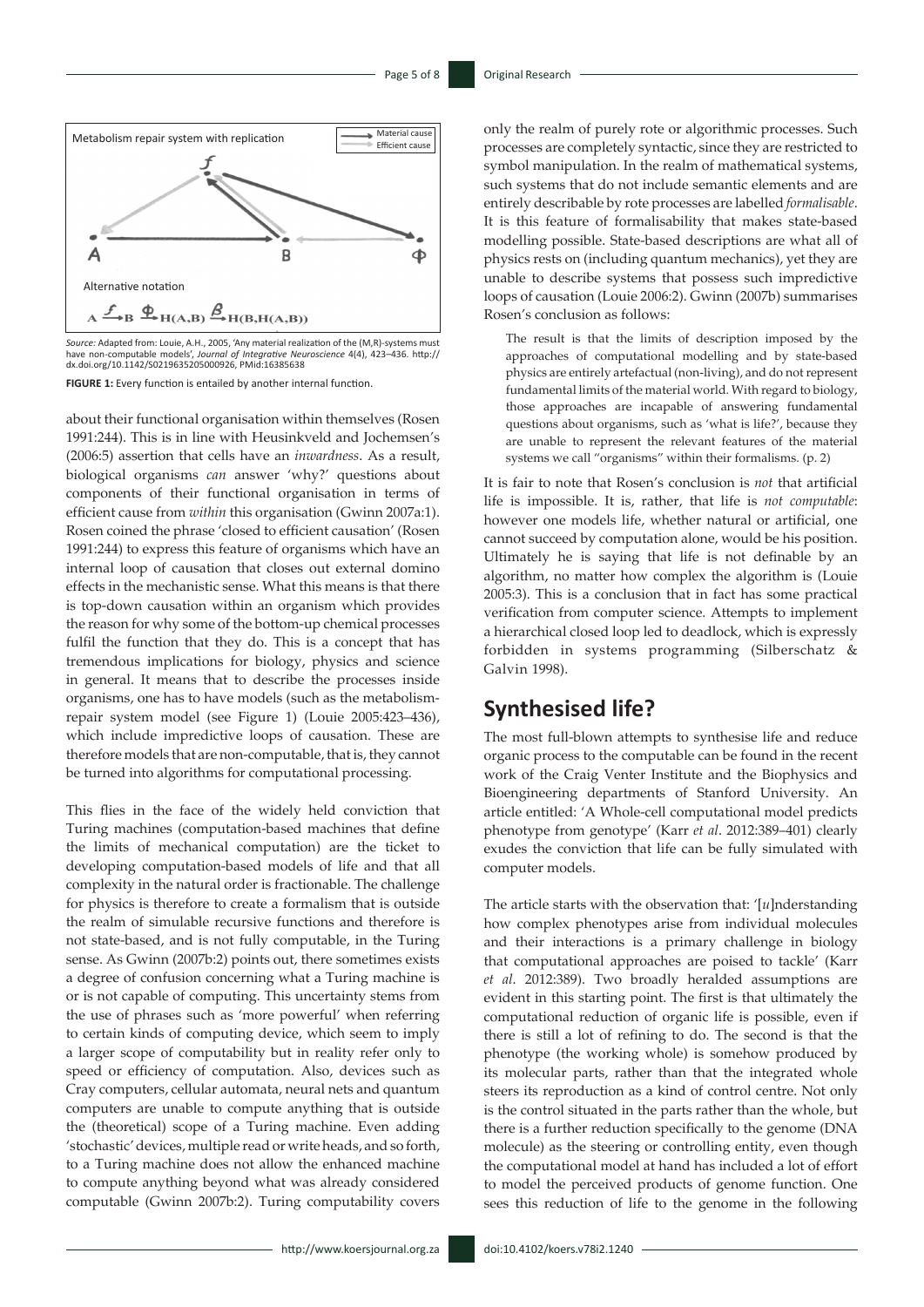quotation: 'Moreover, these findings, in combination with the recent de novo synthesis of the *M. genitalium* chromosome and successful genome transplantation of Mycoplasma genomes to produce a synthetic cell (Gibson *et al*. 2008, 2010; Lartigue *et al*. 2007, 2009), raise the exciting possibility of using whole-cell models to enable computer-aided rational design of novel microorganisms' (Karr *et al*. 2012:399). The quick jump from a synthesised DNA molecule (which is not designed but copied from biological design) to therefore having created a synthesised cell is clearly a blind spot that has its roots in the reduction of life to the genotype. It has to be stressed that the genome does not replicate itself; in fact, it does nearly nothing by itself. It is rather replicated by the cell as a working whole.

The tendency to look at the represented code as the ultimate driver loose from the rest of the cell is even more painfully clear when one sees how the weight discrepancy between the DNA and the total Mycoplasma chromosome is perceived:

Most of these parameters were implemented as originally reported. However, several other parameters were carefully reconciled; for example, the experimentally measured DNA content per cell (Morowitz et al., 1962; Morowitz, 1992) represents less than one-third of the calculated mass of the Mycoplasma chromosome. Data S1 details how we resolved this and several similar discrepancies among the experimentally observed parameters. (Karr *et al*. 2012:391)

At the one point in the article where the authors give evidence of bumping into another source of steering than simply the genome, the vocabulary of emergence is evoked: 'The whole-cell model therefore presents a hypothesis of an emergent control of cell-cycle duration that is independent of genetic regulation' (Karr *et al*. 2012:393). The implication of this is that the regulation of timing is produced by bottomup complex interactions rather than that the embodied pattern or organisation situated in the whole is steering in any way. Seeing the way that the vocabulary of emergence is employed here, one can conclude that the reduction to mechanistic cause and effect is accompanied by a physicalist or even a simply materialist ontology.

A final observation about the mechanismic underpinnings of this research into cell function is the assumption that the cell and the genome are fundamentally fractionable. In their own words:

Our approach to developing an integrative whole-cell model was to divide the total functionality of the cell into modules, model each independently of the others, and integrate these sub models together. (Karr *et al*. 2012:389)

In terms of both the independence of the various functions in the cell and the perceived genetic units that govern these functions, there is a very real reduction going on when it becomes clear that this computational model is not just a tool for learning (which it has proven to be useful for), but is also seen as a preliminary blueprint for the design of novel organisms. The genome is neither truly divided into discrete packages nor are the parts of the cell functioning independently.

Computability is not the only difference between things made by humans and natural organisms, though. There are more reasons to tread carefully in the realm of asserting the human capacity to design organismic or life-like things. The fundamental differences between human design and the designs embodied in biology are numerous:

- 1. The unicity (which is not superficial) of each thing that is replicated.
- 2. The law of the loss of information (if we create a machine to make pans, the machine will always require more information to describe it than the pans it makes). Biological design does not suffer from this loss.
- 3. We remain the operators and directors of the things we make; biology produces systems with inwardness, selfgoverned operation and adaptation.
- 4. Integration and wholeness (cohesion) we make systems that are a clear product of the specialisation of attention: one thing made up of many parts. Biology, on the other hand, makes everything, starting from a single cell. (We interact with DNA as though one piece of DNA deals with one function. Biology, though, proves to employ endless feedback loops to use and re-use parts of its genetic code, which in the end results in everything being connected to everything in such a way that real specialisation in the analysis of the genome leads to a loss of understanding and not a gain.)
- 5. Biology uses redundancy and is flexible in the means of achieving a function (one function can fill in for another) and self-repair (healing) – the mechanical systems we make do not repair themselves, they need to be repaired. Take note that the relevant comparison is not between what a computer does with software or data, but with what those systems do with matter which we have programmed, that is, a car or the computer itself (not just the code or the programming. This is a similar kind of reduction of reality as the reduction of traits to DNA).
- 6. Biology gathers its own raw materials and processes, and re-uses or jettisons its own waste products.
- 7. Diversity seems to be a crucial feature of the functioning of biological (organic) systems, together forming a greater system (e.g. atmosphere), which allows for stability and life. This increases the complexity in a way that is not scale thin.*<sup>10</sup>* Human creations tend to be made in isolation, for example, more mono-dimensional, thus restricting themselves to the realm of mechanism.

These differences have been a reason for some people in microbiology and the nanotech sector to take a more careful position than the line of the Craig Venter Institute or that of Drexler (1986), set out in his 'Engines of Creation'. As Harper puts it with reference to the ethics of the human capacity to design organismic things: 'For any threat from the nano world to become a danger, it would have to include far more

<sup>10.</sup>Shostak (1998:190): '[7]he biosphere of the earth is ... a cybernetic system<br>possessing the properties of self regulation. A cybernetic system "possesses<br>tability for blocking external and internal disturbances when it rotation around the sun, and around its own axis (creating latitudinal and seasonal<br>change), and by the range of elevation and depth of the surface. But the main<br>diversity of the earth's biosphere is created by living orga preservation of life on our planet"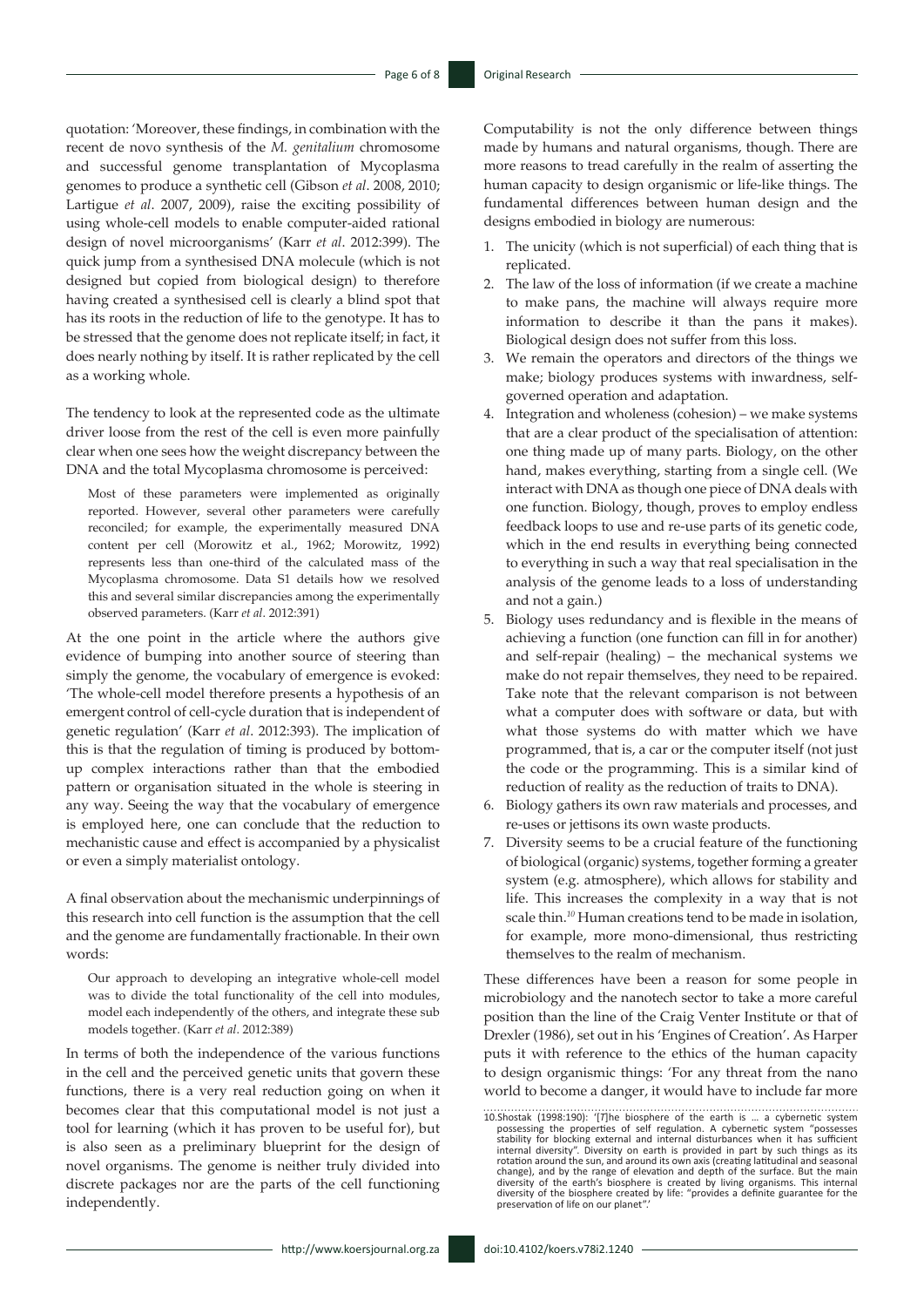intelligence and flexibility than we can possibly design into it' (Harper 2003:4). As he sees it:

Nature has the ability to design highly energy efficient systems that operate precisely and without waste, fix only that which needs fixing, do only that which needs doing, and no more. We do not although one day our understanding of nanoscale phenomena may allow us to replicate at least part of what nature accomplishes. (Harper 2003:4)

The lack of a clear understanding and distinction between the mechanistic nature of our creations versus the organic integration of the things we have not designed leads to an unwarranted optimism about our ability to design in the realm of the biological. Though we are organisms, what we make is more machine-like and less organism-like than we would like to admit – especially when self-replicating systems look like such an enticing possibility.

### **Reduction and synthetic life**

Few human endeavours have met with as much 'opposition' from the natural order as the attempts to design phenotype self-replicating systems. Yet much of the recent rhetoric of the nanotech community has taken it for granted that this goal is achievable by humans because the phenomenon occurs in the natural world. These two things do not naturally flow from one another, though. The potential thought mistake is that because organisms are expressed in matter, all they are is matter. Even the attempt to employ emergent behaviour as a way of circumventing our design shortcomings is an extension of the reductionistic $11$  view that all that organisms are made of is matter. In this view, the primary barrier to being able to make organism-like things is the limit on our capacity to manipulate all the parts of matter, which with nanotech indeed comes closer. Features such as the capacity of organisms to maintain identity whilst moving through various substrates of matter, even replacing every part of the whole, should warn against such reductions. This has led to a consistent trend in the efforts of nanotechnology to invest in the achieving of self-replication (which is akin to life) and for the ethics community to make that its primary focus for evaluating the activities of nanotech. This still holds true, as evidenced by the following quotation from Turney and Ewaschuk's (2006) article on 'Self-replication and selfassembly for manufacturing':

It has been argued that a central objective of nanotechnology is to make products inexpensively, and that self-replication is an effective approach to very low-cost manufacturing. The research presented here is intended to be a step towards this vision. (p. 411)

The qualitative and quantitative difference between the kind of design that humans produce and the kind of designs which are expressed in biological organisms should caution us to take seriously the option that we have design limitations which may fundamentally stand in the way of achieving these goals. There is evidence of more raw material than just matter and energy. The immaterial constituents of life and intelligence may form a more formidable barrier to overcome than simply achieving the capacity to manipulate all that there is to matter (though even this may be a lot more difficult than many of us are suggesting, given the uncertain nature of the material constituents). One of the reasons that the immaterial constituents of biological systems (organisms) have largely been ignored is the predominantly Cartesian model of reality with its machine analogy, which has shaped the landscape for most of what has been called science in the modern era.

Even in the journal *Artificial Life*, which is devoted to everything that is involved in 'our rapidly increasing technological ability to synthesize life-like behaviours from scratch in computers, machines, molecules, and other alternative media', one author has had to acknowledge that the present state of affairs is that '[*e*] lectronic systems, no matter how clever and intelligent they are, cannot yet demonstrate the reliability that biological systems can' (Zhang, Dragffy & Pipe 2006:313).

With regard to all the computer- and electronics-based attempts at simulating life, it needs to be observed that, given the lack of computability of real life, the fabrication of something (e.g. an organism) is a vastly different matter than the simulation of its behaviours. Louie argues that 'the pursuit of the latter represents the ancient tradition that used to be called bio mimesis, the imitation of life' (Louie 2006:6). The idea that underlies the attempts to achieve life through simulation models is:

that by serially endowing a machine with more and more of the simulacra of life, we would cross a threshold beyond which the machine would become an organism. The same reasoning is embodied in the artificial intelligence of today, and it is articulated in Turing's Test. This activity is a sophisticated kind of curve-fitting, akin to the assertion that since a given curve can be approximated by a polynomial, it must be a polynomial. (Louie 2006:6)

### **Conclusion**

Though the distinctive nature of a mechanism is hard to capture, it would seem that the core meaning load of the concept 'mechanism' is to be found in the kind of causality which is functioning at the physical level – that Dooyeweerd (2002:94) situates in the four pre-biotic aspects of reality: quantitative, spatial, kinematic and physical. Here the bottom-up causality is definitive. The relatively limited and linear nature of the complexity of these processes seems to mirror our own limited ability to model and design things. The more layered kind of steering that organic causal processes employ to limit all possible physico-chemical outcomes to a specific set that is functional, would seem more interconnected than our own making.

One of the paradoxes of our time is that both organismic and mechanismic worldviews are prevalent, both appealing to science in their own way. The mechanismic account of causal processes in reality seems more prevalent, though,

<sup>11.</sup>Weinberg (2001:115) is a well-known advocate of reductionist explanation. Whilst<br>he believes that phenomena such as life and mind come about through emergence,<br>he asserts that '[t]he rules they obey are not independent at the lower level of the constituent physical parts.